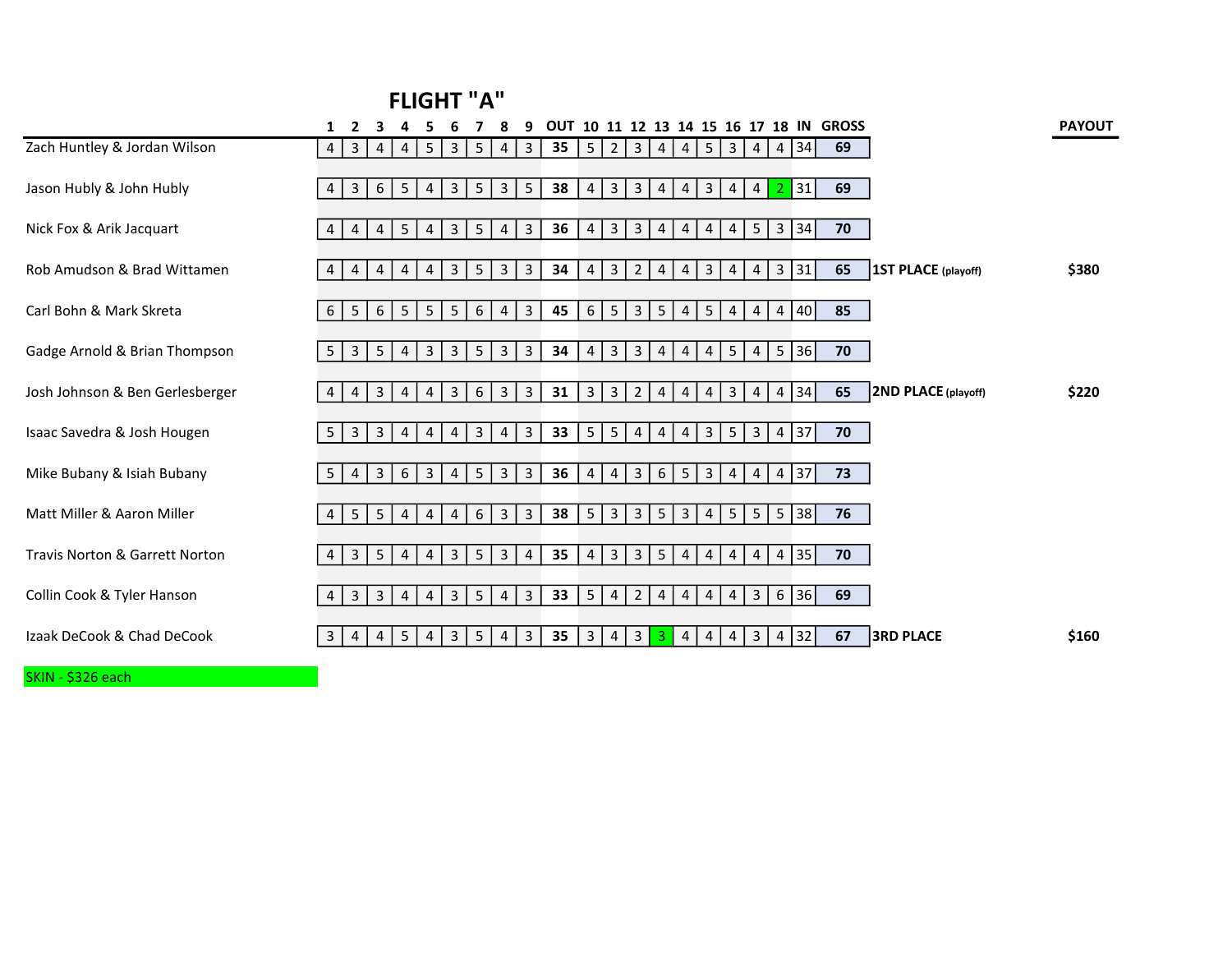## FLIGHT "B"

|                                     |                | $\overline{2}$ |                |                |                |                |                 |                         |                         | OUT |                         |                |                 |                |                |                |                 |                |                |    | 10 11 12 13 14 15 16 17 18 IN GROSS |                                      | <b>PAYOUT</b> |
|-------------------------------------|----------------|----------------|----------------|----------------|----------------|----------------|-----------------|-------------------------|-------------------------|-----|-------------------------|----------------|-----------------|----------------|----------------|----------------|-----------------|----------------|----------------|----|-------------------------------------|--------------------------------------|---------------|
| Ben Ochs & Robert Ochs              | 4              | 4              | 4              | 5              | 4              | 3              | 6               | 3                       | $\overline{3}$          | 36  | 4                       | $\overline{3}$ | $\overline{3}$  | 4              | 5              | 4              | 5 <sup>1</sup>  | $\overline{4}$ | 4              | 36 | 72                                  |                                      |               |
| Jurgen Schuller & Kaleb DeCook      | 4              | 4              | $\overline{3}$ | 6              | 4              | 4              | 5 <sup>5</sup>  | $\overline{2}$          | $\overline{4}$          | 36  | $\overline{4}$          | $\overline{3}$ | 2               | $\overline{4}$ | $\overline{4}$ | 4              | 4               | 4              | $\overline{3}$ | 32 | 68                                  | <b>1ST PLACE</b>                     | \$350         |
| Dan Pyan & Jon Pyan                 | 5              | $\overline{4}$ | 4              | 5              | 5              | 4              | 5               | $\overline{\mathbf{3}}$ | $\mathbf{3}$            | 38  | 5 <sup>5</sup>          | $\overline{3}$ | $\vert 4 \vert$ | 6              | $\overline{4}$ | 4              | 6               | $\overline{4}$ | $\overline{4}$ | 40 | 78                                  |                                      |               |
| Chris Rogich & Josh Bjerke          | $\mathbf{3}$   | 5              | 5              | 5              | $\overline{4}$ | 3              | 4               | $\mathbf{3}$            | 4                       | 36  | 4                       | 4              | $\mathbf{3}$    | $\overline{4}$ | 4              | 4              | 5               | 4              | 4              | 36 | 72                                  | <b>3RD PLACE</b> (scorecard playoff) | \$210         |
| Steve & Kay Comisky                 | $\overline{4}$ | $\overline{3}$ | 5              | 6              | 3              | 3              | 5               | $\overline{\mathbf{3}}$ | 4                       | 36  | $5\overline{)}$         | $\overline{3}$ | 3               | 5 <sup>1</sup> | 5 <sup>1</sup> | $\overline{4}$ | $\overline{4}$  | 5              | 5              | 39 | 75                                  |                                      |               |
| Gustavo Andrade & Christian Hidalgo | 3 <sup>1</sup> | 4              | 6              | 6              | $\overline{3}$ | 4              | 5               | $\overline{\mathbf{3}}$ | $\overline{\mathbf{3}}$ | 37  | 5                       | $\overline{3}$ | 3               | 5 <sup>5</sup> | 5              | 3              | 5               | 4              | 5              | 38 | 75                                  |                                      |               |
| Dan Nelson & Rick Johnson           | $\overline{4}$ | 5              | 5              | 5              | $\overline{3}$ |                | $6\overline{6}$ | $\overline{3}$          | $\mathbf{3}$            | 36  | $\overline{\mathbf{3}}$ | 4              | 3               | 5 <sup>5</sup> | 4              | 4              | 4               | 5 <sup>1</sup> | $\overline{4}$ | 36 | 72                                  |                                      |               |
| Mason Duckett & Scott Chirpich      | $\overline{3}$ | 4              | 5              | 5              | 4              | $\mathbf{3}$   | 5               | $\overline{4}$          | 3                       | 36  | $\overline{3}$          | $\mathbf{3}$   | 3               | $\overline{4}$ | $\overline{4}$ | 4              | 4               | 4              | $\overline{4}$ | 33 | 69                                  | <b>2ND PLACE</b>                     | \$140         |
| Travis Fisher & Austin Rosenblad    | 6              | 5              | 5              | 5 <sub>1</sub> | $\mathbf{3}$   | $\mathbf{3}$   | 6               | $\overline{4}$          | 4                       | 41  | $6\overline{6}$         | $\overline{3}$ | 3               | 6              | $\overline{4}$ | $\overline{4}$ | $6\overline{6}$ | 5 <sup>1</sup> | 5              | 42 | 83                                  |                                      |               |
| Lucas Feine & Caleb Feine           | 5 <sub>1</sub> | $\overline{4}$ | $\overline{4}$ | 5              | 5              | $\overline{3}$ | $\overline{7}$  | 4                       | 4                       | 41  | $\overline{4}$          | 4              | 3               | 5 <sup>5</sup> | 5              | 5              | $\overline{4}$  | 6              | $5\phantom{.}$ | 41 | 82                                  |                                      |               |
| Paul VanTassel & Jeff Jaeger        |                | 4              | 4              | 5              | 5              | 3              | 5               | 3                       | 4                       | 37  | 4                       | 4              | 2 <sup>1</sup>  | 5 <sup>5</sup> | 5              | 5              | 5               | 4              | $\overline{4}$ | 38 | 75                                  |                                      |               |

SKIN - \$326 each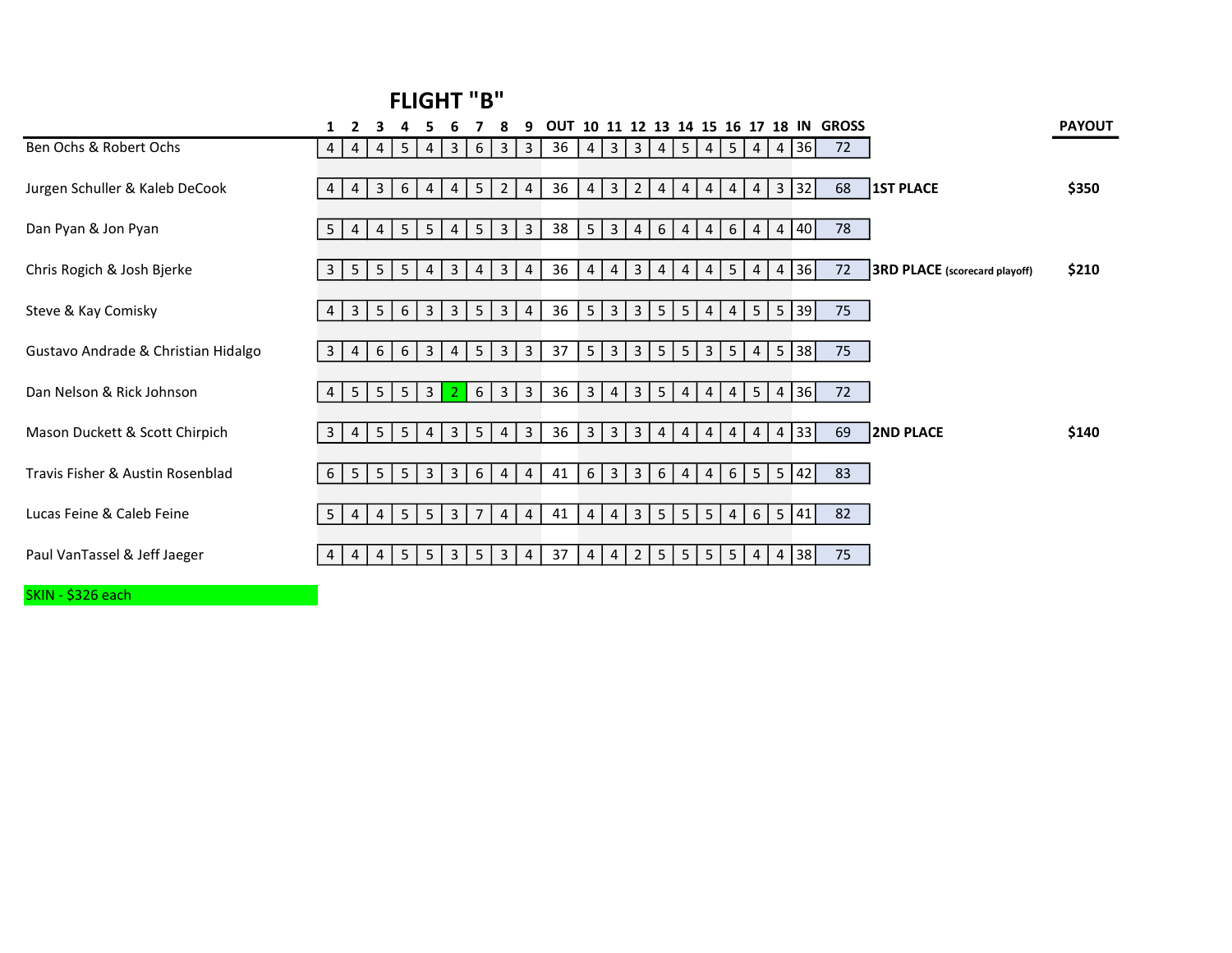## FLIGHT "C"

|                                 |          |                         |                |                |                |                |                |                |                | OUT |                |                |                |                 |                |                |                |                 |                |            | 10 11 12 13 14 15 16 17 18 IN GROSS |                  | <b>PAYOUT</b> |
|---------------------------------|----------|-------------------------|----------------|----------------|----------------|----------------|----------------|----------------|----------------|-----|----------------|----------------|----------------|-----------------|----------------|----------------|----------------|-----------------|----------------|------------|-------------------------------------|------------------|---------------|
| Clint Johnson & David Johnson   | 5        | 4                       | 6              | 6              | 4              | 4              | -5             | 3 <sup>1</sup> | $\overline{4}$ | 41  | 5 <sup>1</sup> | $\vert$ 4      | 3 <sup>1</sup> | 5               | $6 \mid$       | 4              | $4 \mid$       | $\vert$ 4       |                | 4 39       | 80                                  |                  |               |
| Ryan Connly & Brina Trapp       | 4        | 4                       | 5 <sup>1</sup> | $\overline{7}$ | $\overline{4}$ | 3              | 7              | $\overline{4}$ | $5\phantom{.}$ | 43  | 4              | 4              | $\mathbf{3}$   | $\overline{4}$  | 4              | 5              | 5 <sup>1</sup> | $\overline{4}$  |                | 6 39       | 82                                  |                  |               |
| Jon Milburn & Sithea En         | 5        | 4                       | 4              | 5              | 4              | 3              | 6              | 2 <sup>1</sup> | $\mathbf{3}$   | 36  | 6              | 3              | 3              | 6               | 3              | $\overline{4}$ | 6              | $\overline{4}$  | 5              | 40         | 76                                  |                  |               |
| Dave Muldek & Greg Visser       | 5        | $\overline{\mathbf{3}}$ | 4              | 5              | $\overline{4}$ | 4              | 5              | $\vert$ 4      | 4              | 38  | 4              | 3 <sup>1</sup> | 3 <sup>1</sup> | $5\phantom{.0}$ | 4              | 3              | $\overline{4}$ | $\mathbf{3}$    |                | 3 32       | 70                                  | <b>1ST PLACE</b> | \$320         |
| Houston Webb & Hugh Webb        | 4        | 4                       | 4              | 5              | 4              | 3              | 6              | 3 <sup>1</sup> | 4              | 37  | $\overline{3}$ | 4              | $\mathbf{3}$   | 5               | 5              | 4              | 5 <sup>5</sup> | $\overline{4}$  | 5 <sup>5</sup> | 38         | 75                                  | <b>2ND PLACE</b> | \$200         |
| Bob Yennie & Dave Yennie        | 5        | 4                       | 4              | 5              | 4              | 3              | 6              | 3 <sup>1</sup> | $\overline{4}$ | 38  | $6 \mid$       | $\overline{3}$ | 3 <sup>1</sup> | $5\overline{)}$ | 4              | 4              | $\overline{4}$ | $\overline{4}$  |                | 5 38       | 76                                  | <b>3RD PLACE</b> | \$120         |
| Ched Rao & Dave Pesch           | 5        | -5                      | $\overline{4}$ | 5              | 4              | 3              | $5^{\circ}$    | 3 <sup>1</sup> | 4              | 38  | 5              | 3 <sup>1</sup> | $\mathbf{3}$   | 5               | 5              | $4 \mid$       | 5 <sup>1</sup> | $5 \mid$        |                | 5 40       | 78                                  |                  |               |
| Preston Simon & Jessie Norling  | 5        | 5                       | 6              | 5              | 4              | $\overline{7}$ | 6              | 3 <sup>1</sup> | 4              | 45  | 6              | $\overline{2}$ | $\mathbf{3}$   | 4               | 6              | 6 <sup>1</sup> | 5              | 5 <sup>5</sup>  | $\overline{4}$ | 41         | 86                                  |                  |               |
| Ryan Ellingson & Jake McIlquham | 6        | 6                       | 6              | 6              | $\overline{4}$ | $\mathbf{3}$   | $\overline{4}$ | $4 \mid$       | $\mathbf{3}$   | 42  | $\overline{7}$ | $4 \mid$       | 2              | 6               | $\overline{4}$ | 6              | 5 <sup>1</sup> |                 |                | 5   5   44 | 86                                  |                  |               |
| Mike Desorcie & Jessie Martinez | 4        | 5                       | 5 <sup>1</sup> | 5              | 5              | 3              | 5              | 4              | 3              | 39  | 5              | $\mathbf{3}$   | $\mathbf{3}$   | 5               | 6              | 5              | 5 <sup>5</sup> | $5\overline{)}$ | $\mathbf{3}$   | 40         | 79                                  |                  |               |
| David Jaikut & Leland Williams  | $4 \mid$ | $5\overline{)}$         | $4 \mid$       | 6              | $5 \mid$       | 5 <sup>5</sup> | 6              | 3 <sup>1</sup> | $\mathbf{3}$   | 41  |                | 5 4            |                | $3 \mid 5 \mid$ | 4              | 4              | 5 <sup>1</sup> | 4               |                | 4 38       | 79                                  |                  |               |